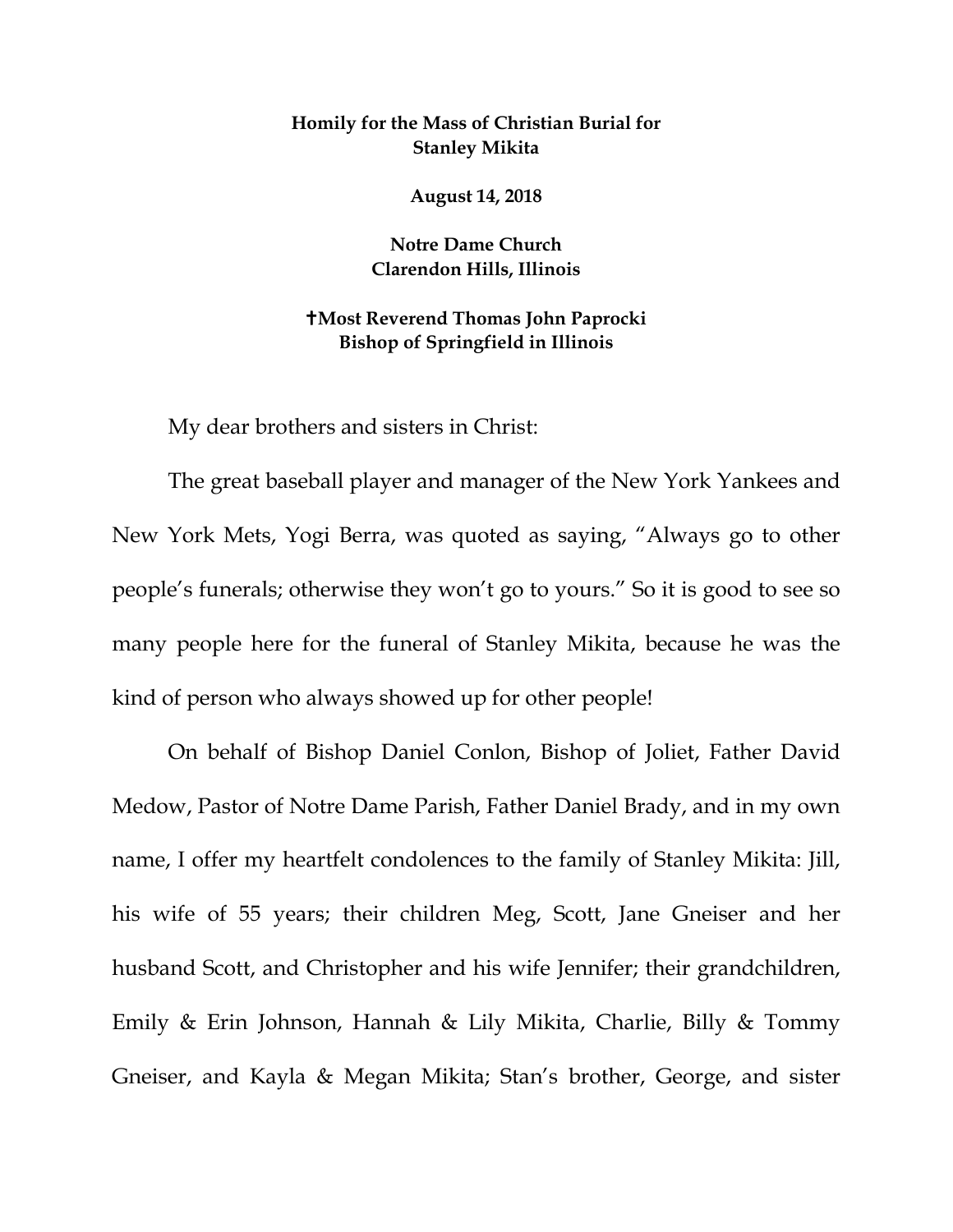Viera of Slovakia, and his sister, Irene Palkovic of Toronto, Canada. I also extend my sincere sympathies to the Wirtz family and to the entire family of the Chicago Blackhawks—management, players, alumni and fans. His loss is felt keenly by all of you who called him husband, father, grandfather, son, brother, uncle, teammate, friend, and Hall of Fame hero.

I am not going to dwell here on his illustrious hockey career. You all know the highlights as well as I: Stan played his entire 22-year career with the Blackhawks and led the team to the 1961 Stanley Cup. A four-time Art Ross Trophy winner (1964, 1965, 1967, 1968) as the National Hockey League's leading scorer, Stan Mikita is the Blackhawks all-time franchise leader in points (1,467) and games played (1,394). He is second in franchise history in goals with 541. Mikita also was awarded the Hart Memorial Trophy as the Most Valuable Player in the NHL and Lady Byng Memorial Trophy for sportsmanlike conduct in 1967 and 1968.

His Blackhawks career began in the 1958-59 season and he played through the 1979-80 season. He had his No. 21 sweater retired on October 19, 1980 and was inducted into the Hockey Hall of Fame in 1983. Mikita was named Blackhawks ambassador on March 7, 2008.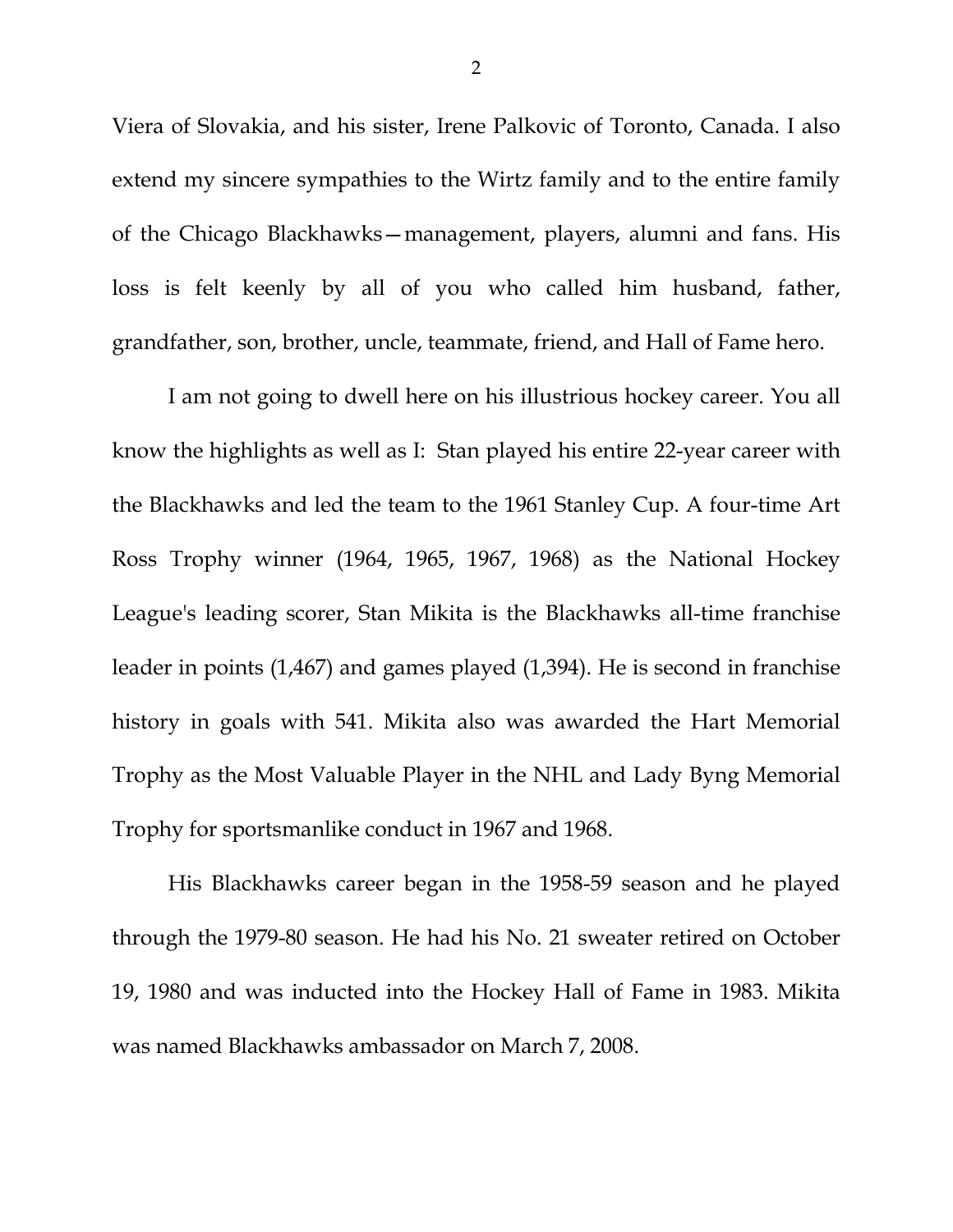All of that is well-known and for which he is internationally renowned. My focus at this Mass of Christian Burial, however, is not so much on Stan Mikita the great hockey player, but Stan the Man, who was a great human being.

Although I watched Stan Mikita play hockey at the Chicago Stadium when I was a young boy, I first met Stan in person, appropriately enough, in church, when he and his wife Jill attended the wedding of my cousin, Gail Gray, and her husband, Rick Kuebel, on July 16, 1977. Rick's sisters, Mary Beth and Barb, were babysitters for the Mikita children. They are here today with their brother, Lee Kuebel. I am told that Stan used to visit the Kuebel house for Italian food and play pool with Mr. Kuebel. Stan eventually got summer jobs for Rick and Lee Kuebel when he lived in Elmhurst. The Kuebel's uncle, Dr. Louis Seno, and his wife Marie, used to rent apartments in Hillside to a lot of the players when they were first settling into the league. When Stan first came to the Blackhawks, he ended up living with the Seno family, due to no availability with the units. One of the cousins, Steve, stood up to Stan and Jill's wedding. The Kuebel and Seno families made Stan part of their families in those early years.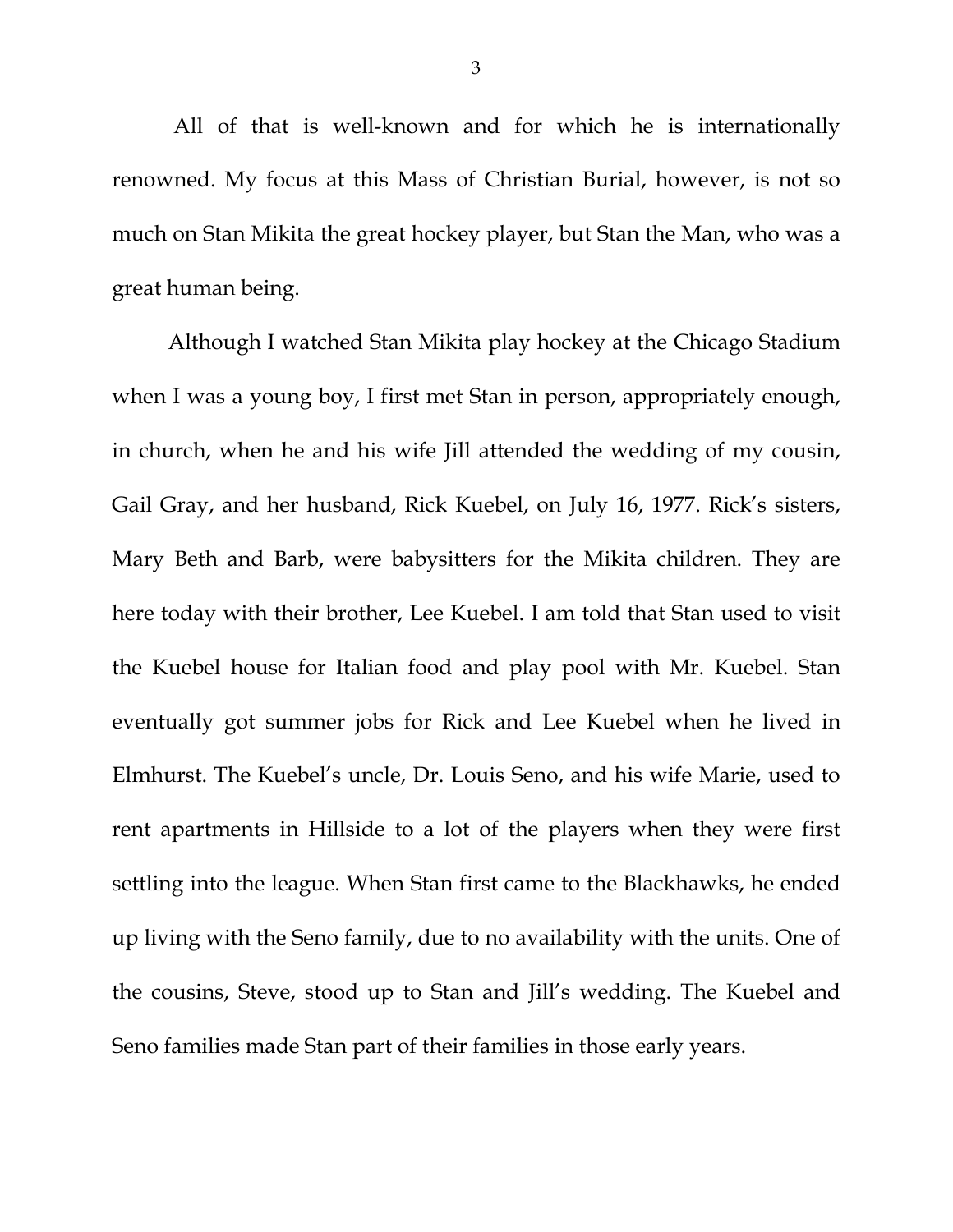My cousin Gail used to babysit for Pat and Jackie Stapleton. Pat Stapleton, who is here today too, was a defenseman for the Blackhawks. I mention all this to show how tight-knit the hockey community is and how Stan and Jill forged relationships in the community that have stood the test of time.

After my passing encounter with Stan and Jill at my cousin's wedding, I did not get to know them and their family very well until ten years ago when Pope Benedict XVI came to the United States in April 2008. I was then and continue today to serve as Chairman of the Bishops' Advisory Board of an organization called Catholic Athletes for Christ. The Founder and President of Catholic Athletes for Christ contacted me to say that there would be representatives from all of the major sports at the Papal Mass and wondered if I could find an appropriate person to represent the world of hockey. As I asked around for recommendations, the name that kept coming up was Stan Mikita, not just because he was a Hall of Fame hockey player, but also because was a good family man who attended Mass every week and gave a lot back to the community.

So, I got Stan's cell phone number and called him. I introduced myself by saying that I had been a big fan of his ever since I watched him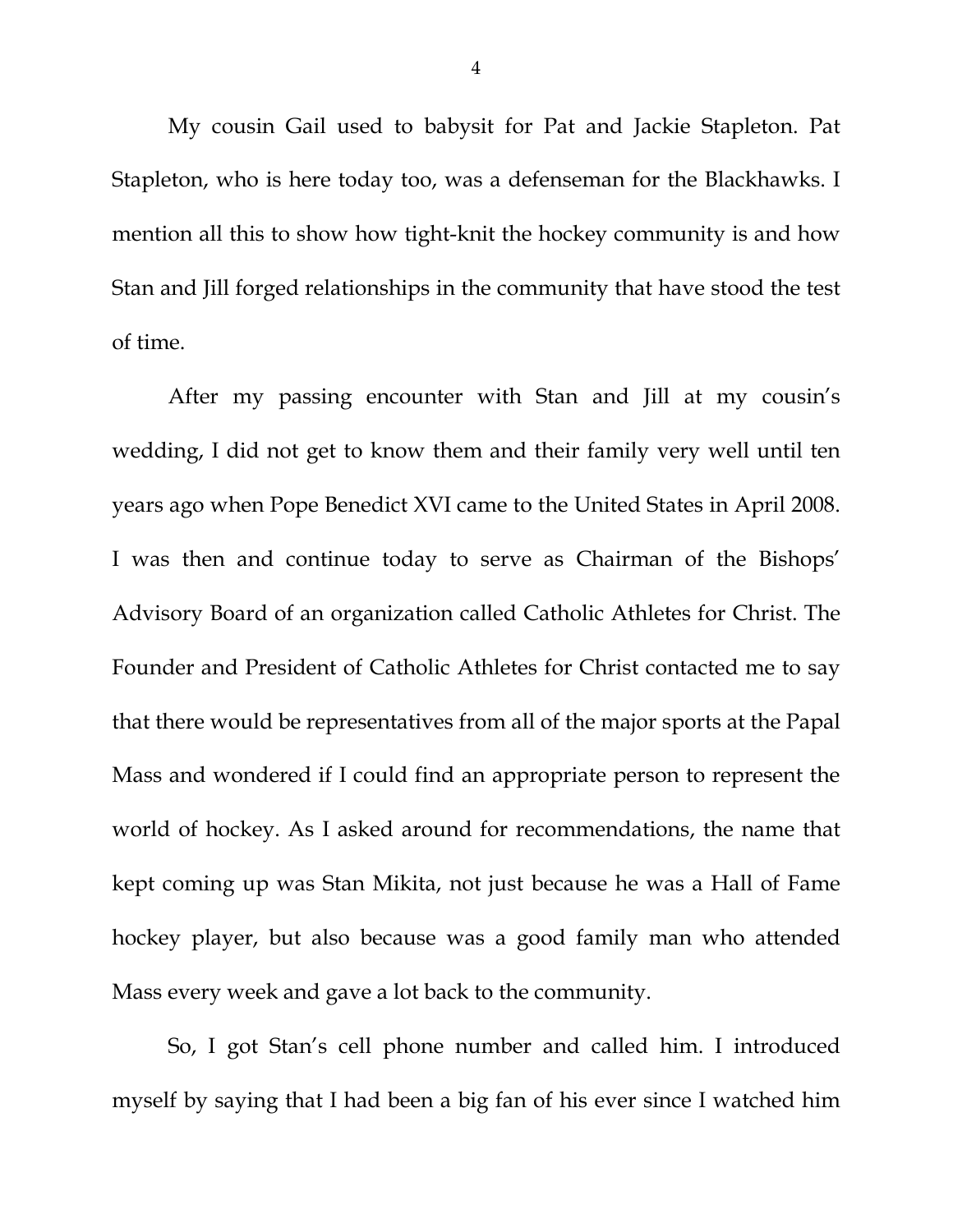play hockey when I was a little boy. He came back with, "Wait a minute! You're a bishop and you watched me play hockey when you were a little boy? Just how old are you?" I assured him that I was just a few years younger than he, but especially remembered the Blackhawks winning the Stanley Cup in 1961 when I was almost nine years old.

I then explained the purpose of my call and asked if he would represent the hockey community at the Mass with Pope Benedict at Nationals Park in Washington, D.C. He immediately said that he and Jill would be thrilled to go, but wanted me to know something that might be a problem. I asked, "What's that?" Stan explained how he was born in what was then called Czechoslovakia, was adopted by a family in Canada, and was baptized and raised in the Lutheran faith. He wondered if that would raise an objection to his attending the Mass. I said, "Not at all. I am sure that the Holy Father would be quite happy to have you attend the Mass." But I noted that there would probably be some media attention about him attending the Mass and he might be asked why someone with a Lutheran background would be attending a Mass celebrated by the Pope.

Stan replied, "Well, I guess I would say that my wife and I were married in the Catholic Church, my children were all baptized Catholic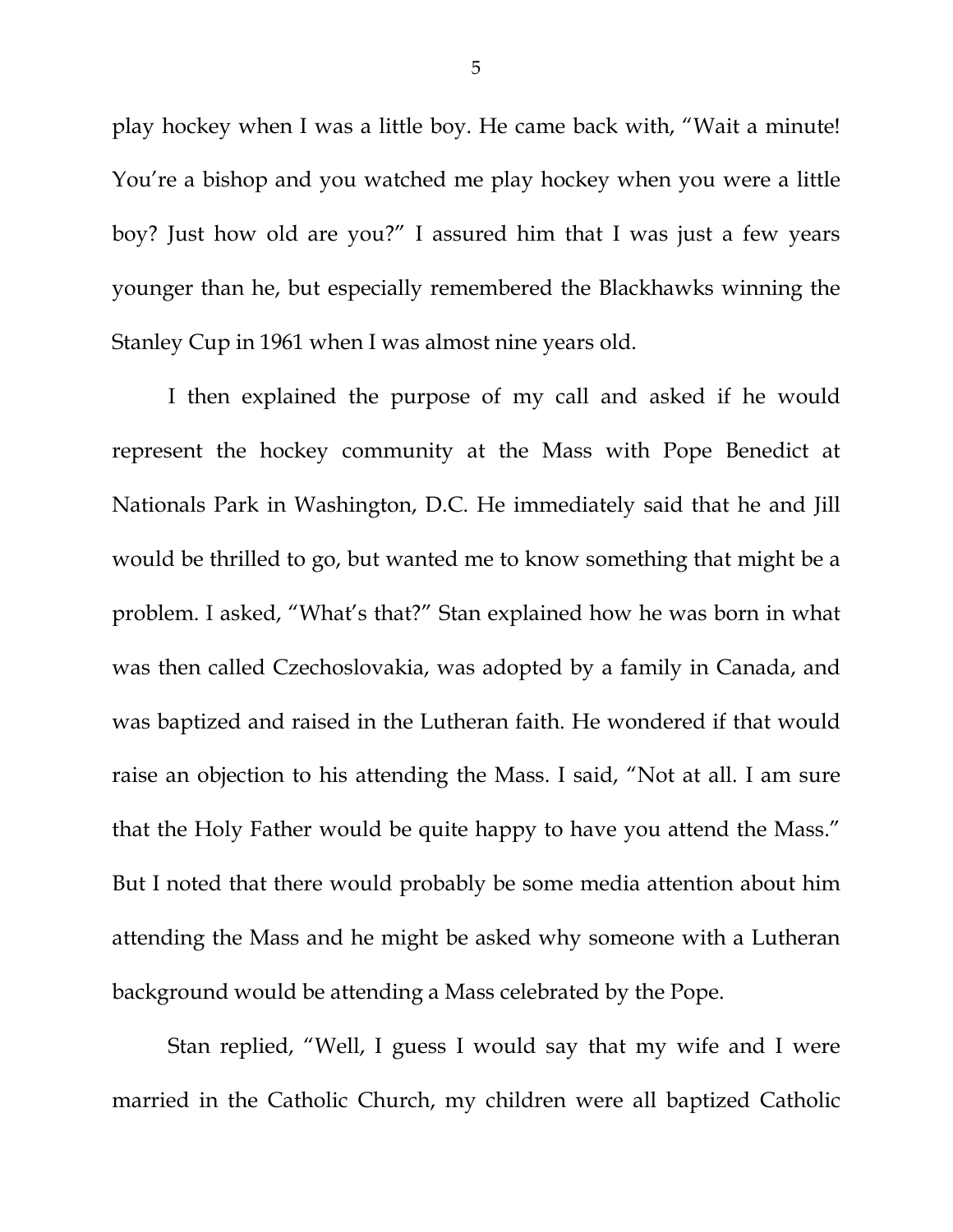and raised Catholic, and I attend Mass in a Catholic church every week. Come to think of it, I guess I would say that I am more Catholic now than Lutheran!" So, Stan and Jill came to Washington and attended Mass with the Pope.

While we were in Washington, I got a chance to chat with Stan and Jill, and they told me the story of how he went from being one of the most penalized players in the National Hockey League to being the least penalized player the following year with only twelve minutes in penalties, for which he won the Lady Bing Trophy for good sportsmanship, along with the Art Ross Trophy as the league's leading scorer and the Hart Memorial Trophy as the Most Valuable Player in the NHL.

Jill started the story by telling how Stan was playing on the road one night and she was watching the game on television with their young daughter, Meg. As the game progressed and Stan was getting penalty after penalty, their daughter Meg asked Jill why Daddy had to sit by himself all the time in that box instead of on the bench with Uncle Bobby, Uncle Kenny and Uncle Ab, referring to Blackhawk players Bobby Hull, Kenny Wharram and Ab McDonald. Jill responded, "Why don't you ask Daddy when he gets home?"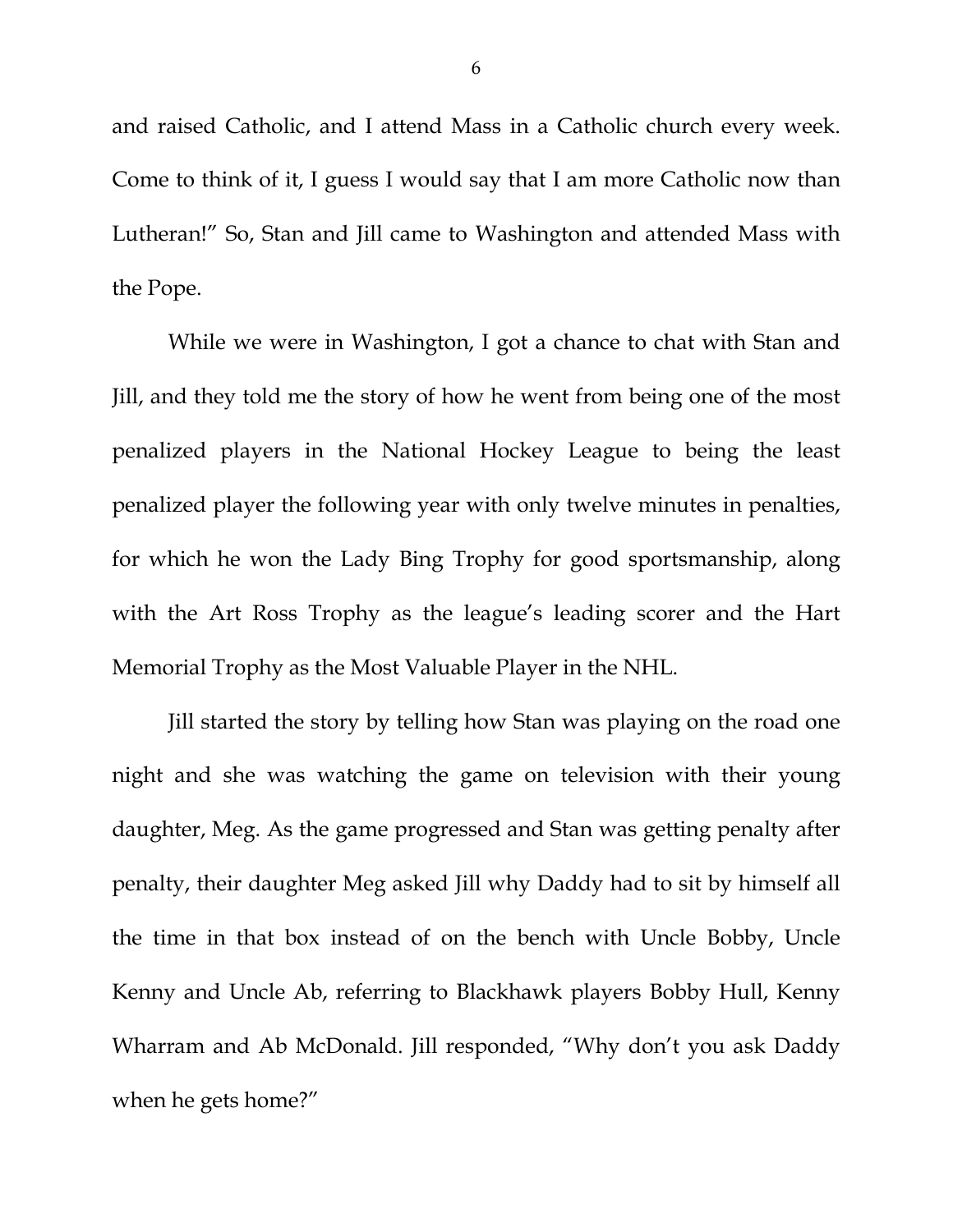Well, that's exactly what happened. Stan then picked up the story, telling how, when he got home from the road trip, his daughter asked him why he always sat by himself on one side of the rink while his buddies sat together on the bench. Stan resolved then and there that he needed to change his ways since he was giving a bad example for his children.

Our friendship grew from that visit for the Papal Mass in Washington, D.C. In May of 2010, the Mikita family asked me to give the invocation for Stan's 70<sup>th</sup> birthday party at Butterfield Country Club. I was happy to do that and, as I was leaving after dinner, I invited Stan and Jill to come to Springfield for the Mass for my Installation as the new Bishop of Springfield the following month on June 22nd. Stan started to hem and haw, saying he would have to check their schedule. Jill responded with an elbow to Stan's ribs that was as sharp as anything Gordie Howe would have delivered, saying, "Stan, it's a Tuesday afternoon! What do we do on Tuesday afternoons?" Stan just shrugged and said, "I think we're coming."

So, when Jill asked me to be the main celebrant and homilist for Stan's funeral, I remembered that and thought, if I hesitated, I would hear, "Bishop Tom, it's a Tuesday afternoon! What do you do on Tuesday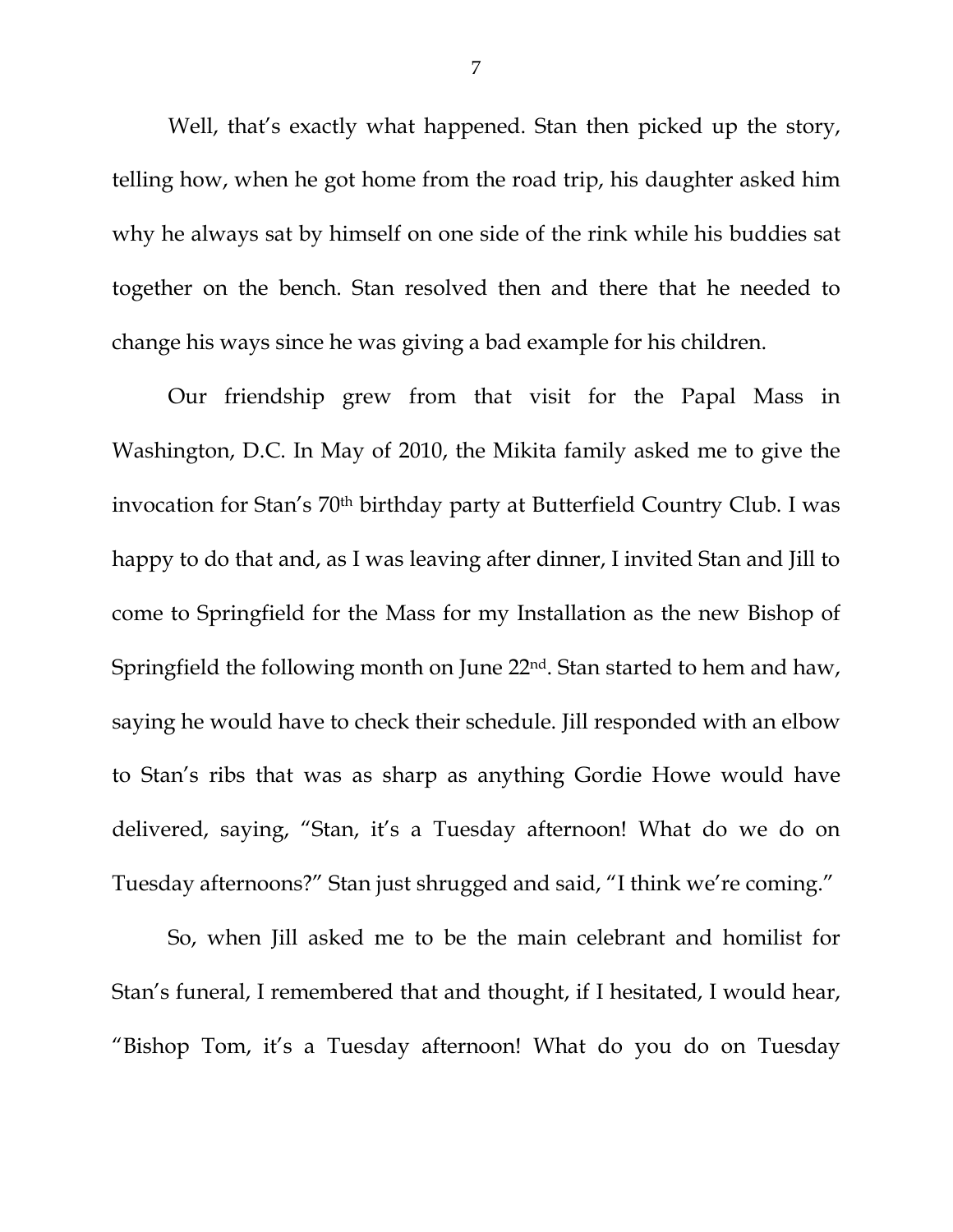afternoons?" We were speaking on the phone, though, so I didn't have to worry about the elbow!

Actually, it is a tremendous honor to preside at this Mass of Christian Burial for Stanley Mikita, a great hockey player and a great man. Over the past few years since Stan was diagnosed with a form of dementia called Lewy bodies disease, I would visit him from time to time at the nursing home. One day I was there shortly after Christmas with Jill and Stan's sister, Irene, who was visiting from Canada, but who, like Stan, was born in Slovakia. We couldn't get Stan to respond much when we spoke to him in English, but when his sister spoke to him in Slovak and asked him to sit down, he immediately did so. When I made the sign of the cross to say a prayer, Stan crossed himself and sat quietly as we prayed. Although he could no longer express himself to us very coherently, I believe that he never lost his inner ability to relate to God.

The Gospel passage that we heard just a little while ago comes from the Sermon on the Mount and is called "The Beatitudes." The word "beatitude" come from the Latin word *beatus*, which is usually translated "blessed," but is sometimes translated as "happy." In other words, Jesus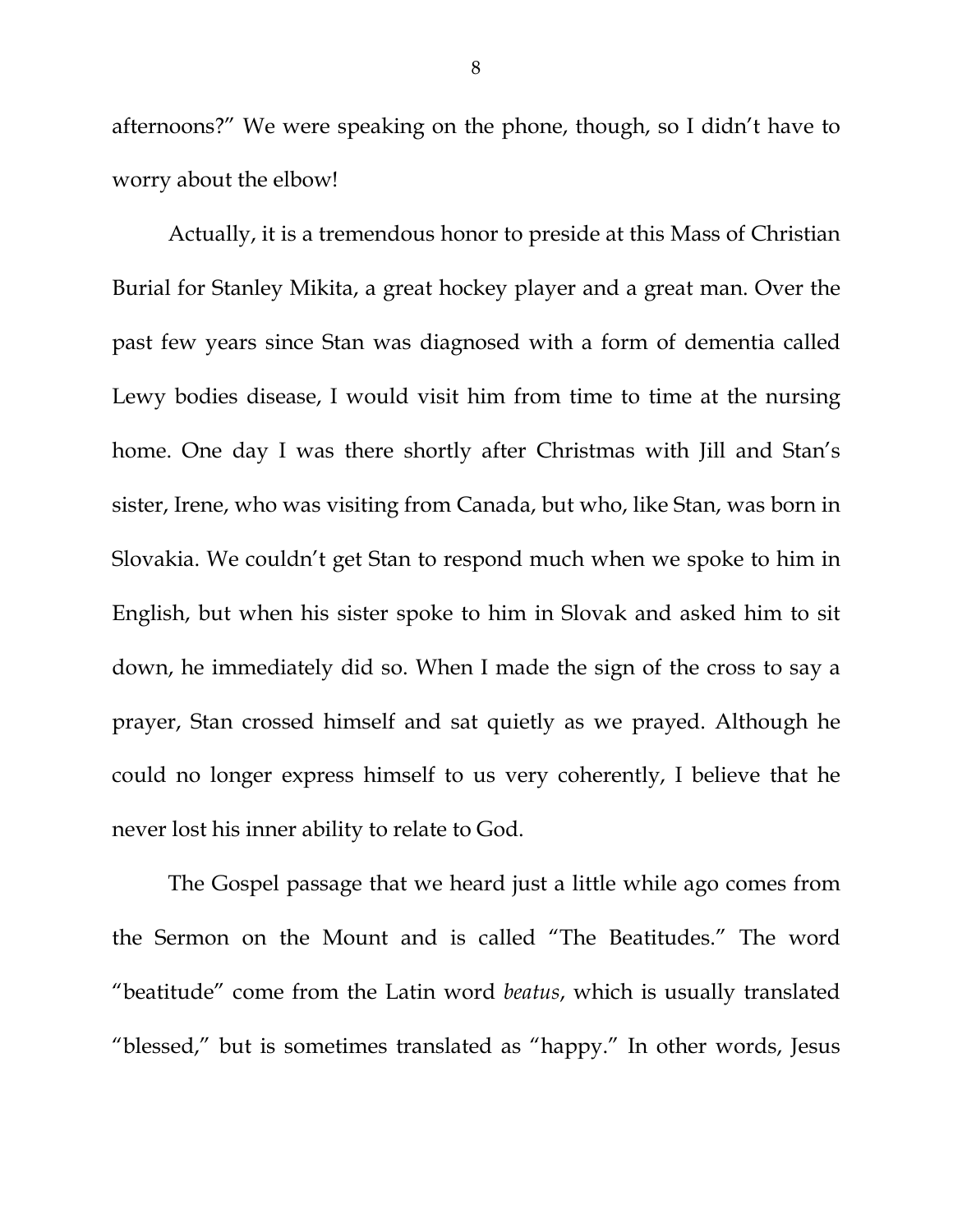was saying that those who live according to the Beatitudes will indeed be blessed and happy.

For this reason, I would say that the most important day in Stan's life was not when he won the Art Ross Trophy as leading scorer, or the Hart Trophy as MVP, the Lady Byng Trophy or even the Stanley Cup. Nor was it even the bronze statue of Stan Mikita that was unveiled at the United Center in 2011. Those were indeed memorable moments, but the glory of all such accolades and accomplishments eventually fades with the passage of time.

I would say that the most important day in the life of Stanley Mikita was the day he was baptized and received the grace to live as a Christian. Many of the symbols we use in this Mass of Christian Burial are, in a sense, trophies of the Christian life, meant to remind us of the day of baptism. We started this Funeral Mass by sprinkling Stan's casket with holy water to remind us of his baptism. A white pall was then placed on his casket as a reminder of the white baptismal garment that symbolizes putting on the life of Christ. The paschal candle next to Stan's casket recalls the candle that is presented to a newly-baptized Christian, as a reminder that Christ is the